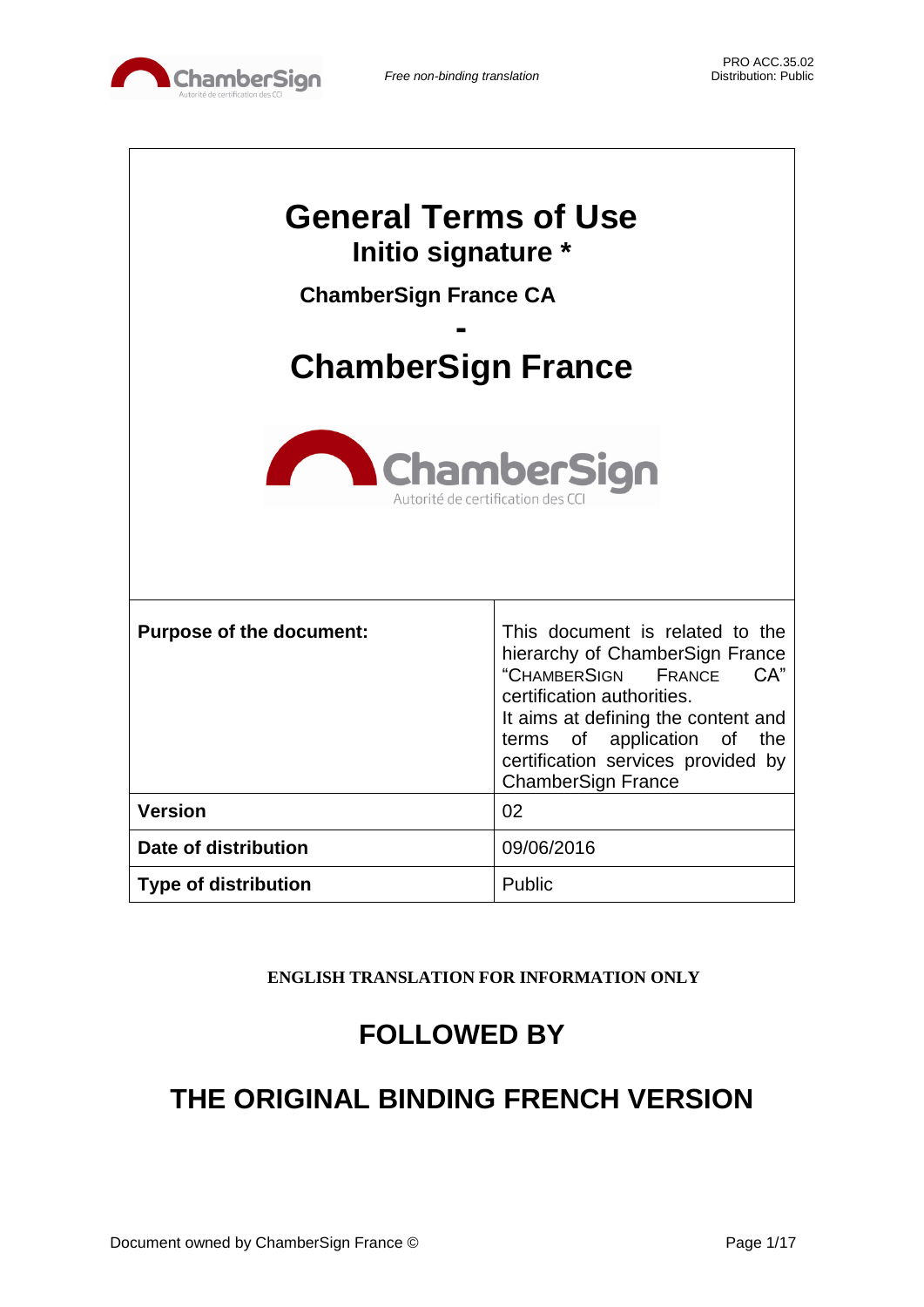

# **CONTENTS**

### **ENGLISH TRANSLATION FOR INFORMATION ONLY**

| 1.               | <b>INTRODUCTION</b>                                       | 3                        |
|------------------|-----------------------------------------------------------|--------------------------|
| $\overline{2}$ . | <b>DEFINITIONS</b>                                        | 3                        |
| 3 <sub>l</sub>   | <b>PURPOSE</b>                                            | 5                        |
| 4.               | <b>CONTACT</b>                                            | $\overline{5}$           |
| 5.               | <b>TERM - APPLICATION</b>                                 | 5                        |
| 6.               | REQUESTS FOR CERTICATES AND RENEWALS                      | $\bar{5}$                |
| 6.1.             | REGISTRATION OF CERTIFICATE APPLICATION FILES             | $\overline{5}$           |
| 6.2.             | <b>VERIFICATION OF THE REQUEST</b>                        | 5                        |
| 6.3.             | <b>REJECTION OF THE REQUEST</b>                           | 6                        |
| 6.4.             | <b>ISSUANCE OF THE CERTIFICATE</b>                        | 6                        |
| 6.5.             | <b>ACCEPTANCE OF THE CERTIFICATE</b>                      | 6                        |
| 6.6.             | <b>ASSISTANCE</b>                                         | 6                        |
| 6.7.             | <b>RENEWAL</b>                                            | 6                        |
| 6.8.             | AMENDMENT OF THE CERTIFICATE                              | $\overline{\mathcal{I}}$ |
| 6.9.             | <b>LOSS OF PASSWORD</b>                                   | $\overline{7}$           |
| 7.               | <b>CONDITIONS FOR USING CERTIFICATES AND RESTRICTIONS</b> | $\overline{7}$           |
| 8.               | <b>CERTIFICATE VERIFICATION PROCEDURE</b>                 | $\overline{7}$           |
| 9.               | <b>REVOCATION OF THE CERTIFICATE</b>                      | $\overline{7}$           |
| 10.              | <b>CHAMBERSIGN'S OBLIGATIONS</b>                          | 8                        |
| 11.              | <b>CLIENT'S OBLIGATIONS</b>                               | 9                        |
| 12.              | <b>HOLDER'S OBLIGATIONS</b>                               | 10                       |
| 13.              | <b>OBLIGATIONS OF CERTIFICATE USERS</b>                   | 11                       |
| 14.              | PRICE AND PAYMENT                                         | 11                       |
| 14.1.            | <b>PRICE</b>                                              | 11                       |
| 14.2.            | <b>INVOICING</b>                                          | 12                       |
| 15.              | <b>LIABILITY</b>                                          | 13                       |
| 16.              | <b>INSURANCE</b>                                          | 14                       |
| 17.              | <b>CONFIDENTIALITY</b>                                    | 14                       |
| 18.              | <b>INTELLECTUAL PROPERTY</b>                              | 14                       |
| 19.              | PERSONAL DATA                                             | 15                       |
| 20.              | <b>TERMINATION OF THE SUBSCRIPTION</b>                    | 15                       |
| 21.              | <b>CONSERVATION</b>                                       | 16                       |
| 22.              | <b>NULLITY</b>                                            | 16                       |
| 23.              | <b>ENTIRE AGREEMENT</b>                                   | 16                       |
| 24.              | <b>DISPUTE SETTLEMENT - JURISDICTION - APPLICABLE LAW</b> | 16                       |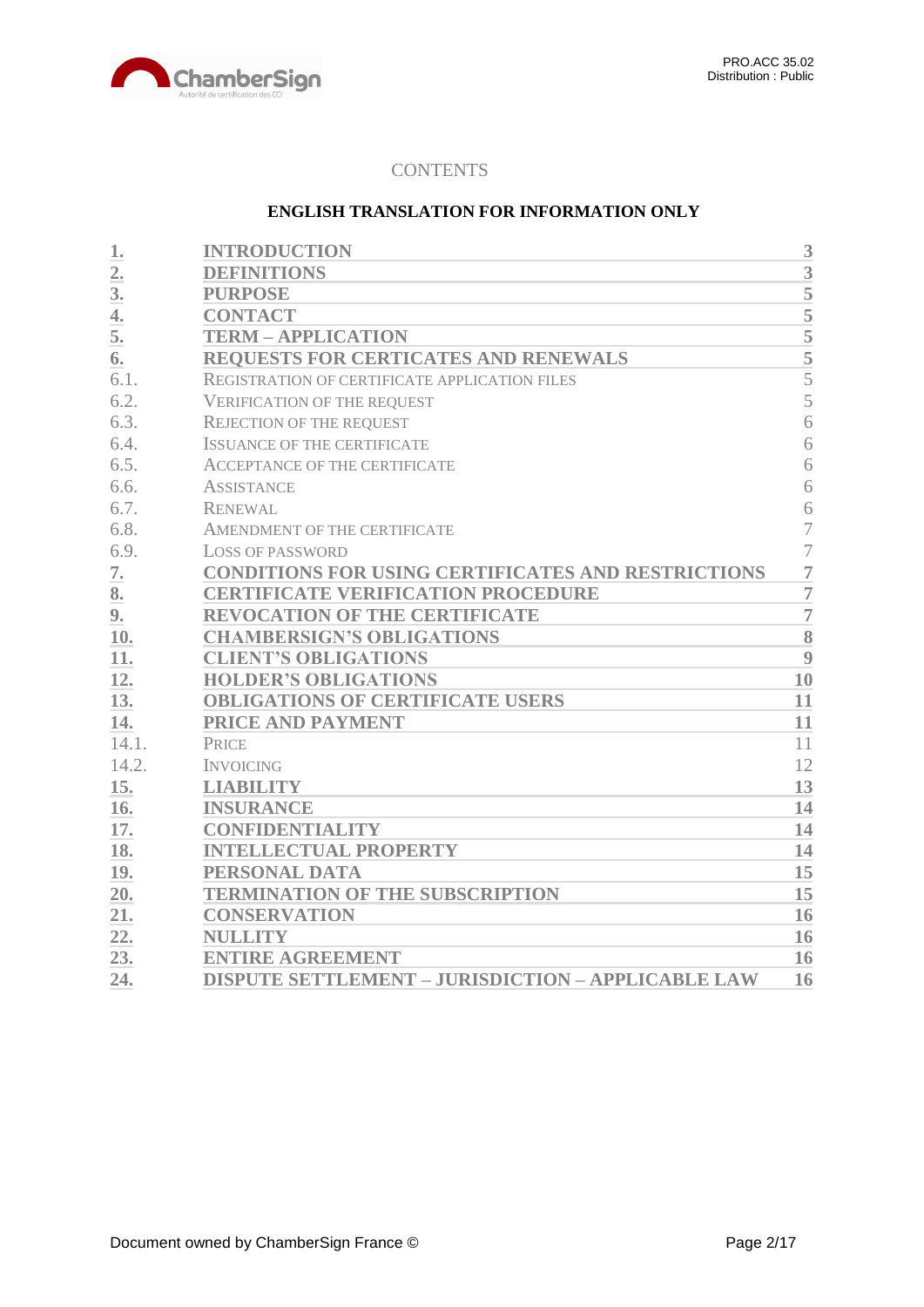

# <span id="page-2-0"></span>**1. INTRODUCTION**

1. ChamberSign France provides its Client and its Legal Representative, the Holder and the Certificate User with certification services.

2. Any use of the services offered implies the consultation and unreserved acceptance of these General Terms.

3. The Client, its Legal Representative, the Holder and the Certificate User acknowledge that they have read, understood and approved these General Terms and the CP of the Initio Signature \* Certificate of ChamberSign France CA 1.2.250.1.96.1.7.3.1.2, accept their content in full and acknowledge that they are bound by all of their provisions.

4. The Client, its Legal Representative, the Holder and the Certificate User acknowledge that they have the necessary skills and means for using the Certificates.

5. The Client, its Legal Representative, the Holder and the Certificate User acknowledge that they are aware of the type, purpose and terms of using the Certificates and have claimed and obtained the information required for using the Certificates in full knowledge of the facts.

# <span id="page-2-1"></span>**2. DEFINITIONS**

6. The terms defined below shall have the following meanings between the parties:

- "User Application": means the application services using Certificates issued by ChamberSign France for purposes of signature of the Holder;

- "Authentication" means the process which purpose is to verify the identity claimed by a person or a machine (hereinafter an "Entity")

- "Certification Authority" or "CA": means "ChamberSign France" the legal entity which, within an electronic certification service provider (CSP), is in charge, in the name and under the latter's liability, of applying a Certification policy and has the capacity to issue electronic Certificates in relation to this Certification policy. "ChamberSign France" is a Certification Authority qualified in article 7 of decree no. 2001-272 of  $30<sup>th</sup>$  March 2001 taken as application of article 1316-4 of the French Civil Code and regarding electronic signatures;

**-** "Key Pair": means the couple of keys made up of one Public Key and one Private Key, generated in relation to a PKI-type of infrastructure (technical solutions based on Public-key cryptography);

**-** "Registration Office" or "RO": means one of the components of the IGC, approved by CA, intervening to check the identification information of the future Holder of a Certificate, and where necessary other specific attributes, before transferring the corresponding request to the appropriate KMI department;

- "Certificate": means the electronic file certifying that a key pair belongs to the Holder or to the material element or software identified in the Certificate. The Certificate is signed by the Certification Authority;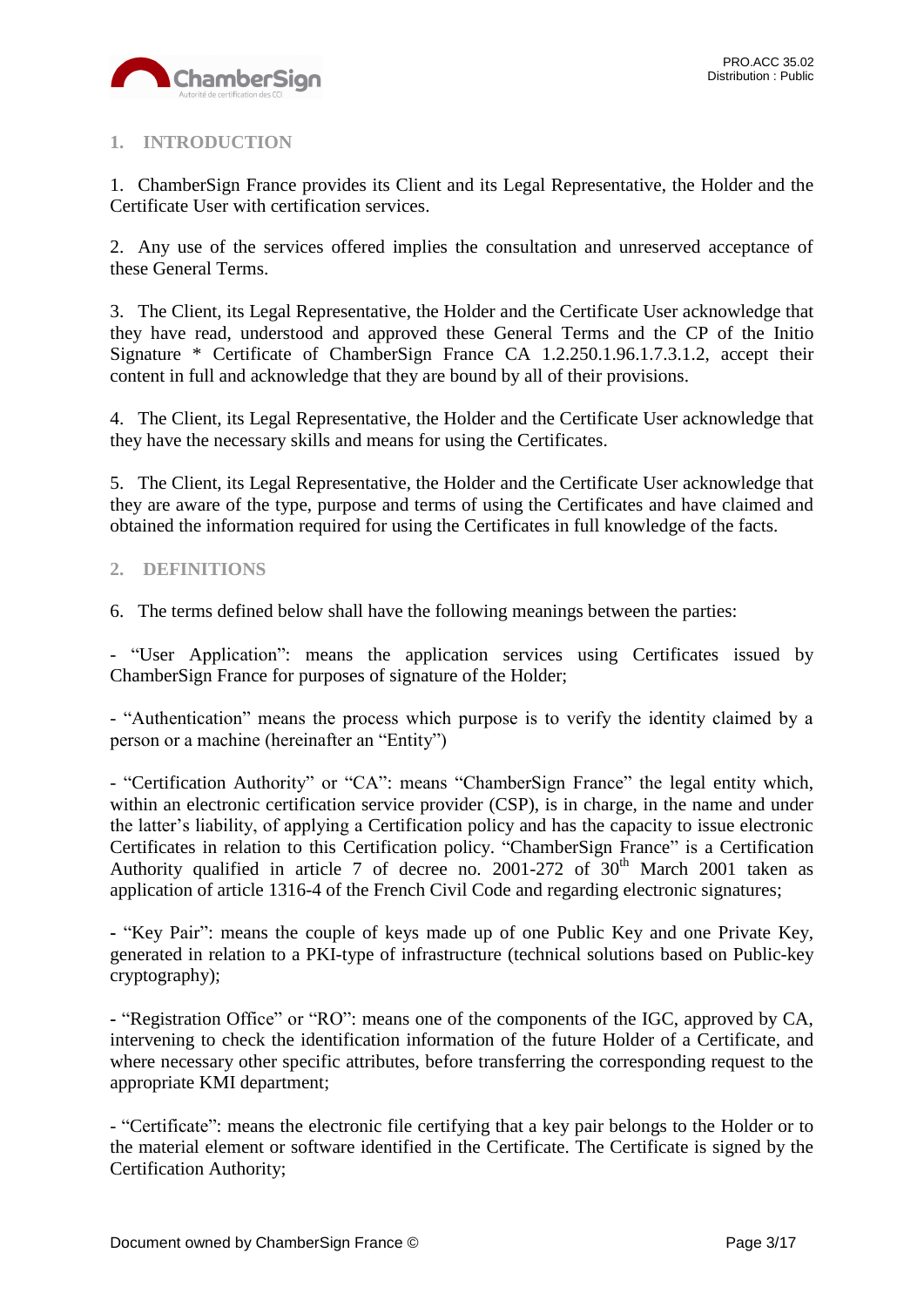

- "Private Key": means a mathematical algorithm the Holder has to retain secretly;

- "Public Key": means a mathematical key disclosed and used to check a data received signature;

- "Client" means the Entity contracting with ChamberSign France to obtain a Certificate Initio Signature \*. Any obligation binding the Client shall also bind its Legal Representative, the Certification Representative and the Holder;

- "Compromise": means the disclosure or suspected disclosure or loss of confidential informations as a result of infringing a security measure and leading to a possible loss in confidentiality and/or integrity of the data in question;

- "General Terms of Use" or "GTU": means the General Terms of Use herein.

**-** "Confidential Data": means together the Certificate Private Key, the withdrawal code and the activation code of the Private Key, which are the holder's strictly personal data which should absolutely be kept secret;

- "Entity": means the administrative authority or company defined broadly, i.e. also privatelaw legal entities such as associations;

- "Key Management Infrastructure" or "KMI": means the series of components, functions and processes devoted to managing cryptographic keys and their certificates used by trustworthy services: hereafter referred to as "KMI":

- "LAR": means the list of Certification Authority revoked Certificates;

- "CRL": means the certificate revocation list;

- "Certification Representative" : means the person designated by the Client's Legal Representative to gather the documents necessary for the Certification requests, to realise the one on one interview with the Holders et to execute Certificate Revocation requests.

- "OID": means the object identifier identifying the Certification Authority's Certification Policy;

**-** "Certification Policy" or "CP" : means the series of rules and exigencies, identified by a name (OID), defining the standards with which ChamberSign France complies in relation to these terms and indicating the applicability of a Certificate to a particular community and/or to a class of applications with shared security standards;

- "Holder" : means the physical person identified in the Certificate as holder of the Private Key corresponding to the Public Key within this Certificate;

- "Legal Representative": means the Client's legal representative

**-** "Revocation": means the action which aims at ceasing the validity of the certificate which has been revoked is recorded on the CRL;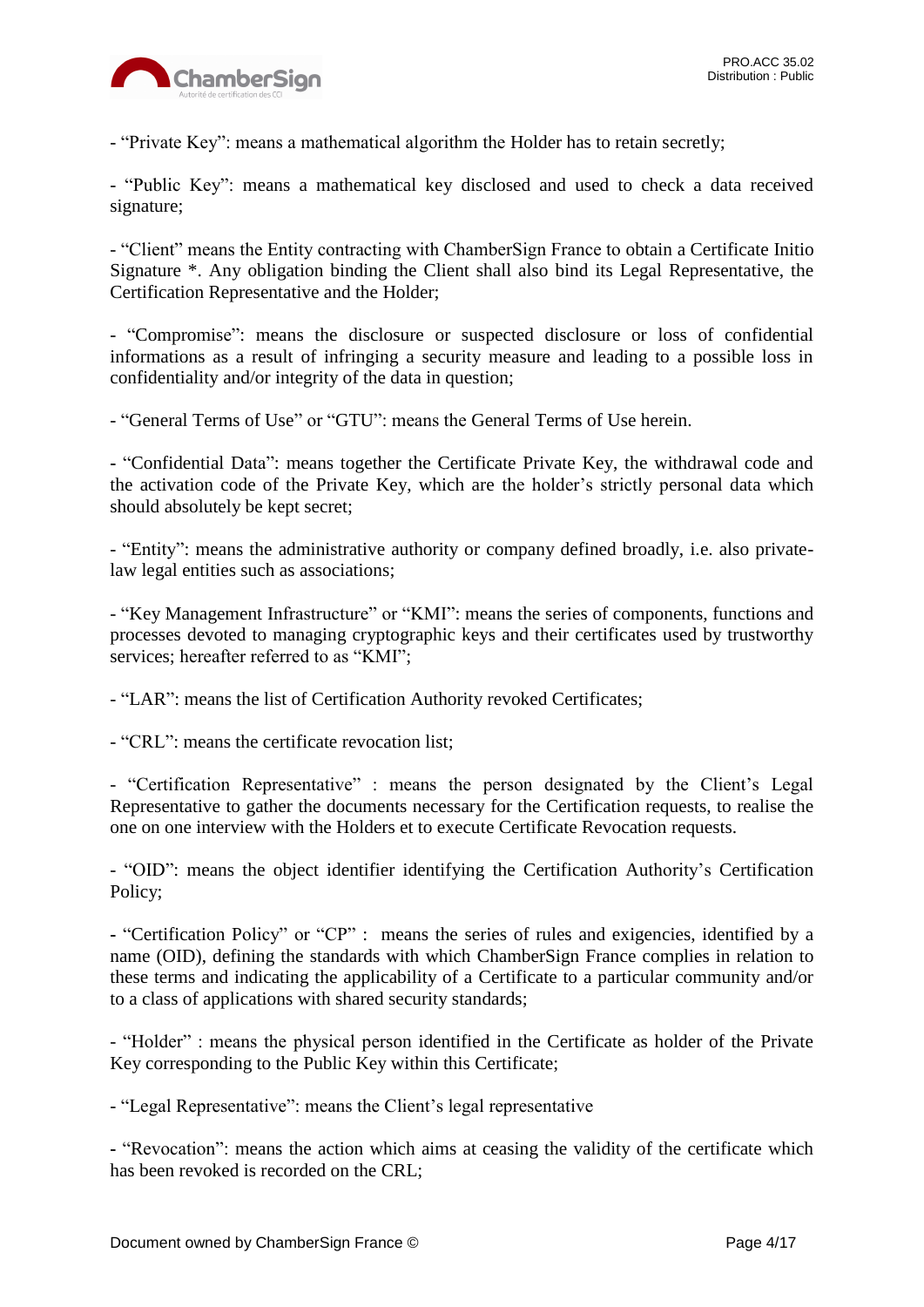

**-** "Electronic Signature": means the use of a reliable identification process guaranteeing its relation with the deed to which it is attached, in accordance with applicable legislation;

-"Certificate User": means the entity or private individual receiving a Certificate and who relies on it for checking an authentication value from the Holder;

### <span id="page-4-0"></span>**3. PURPOSE**

7. These GTU aim at defining the terms under which the Client can use the Certificates provided by ChamberSign France as Certification Authority in accordance with it Certification Policy.

### <span id="page-4-1"></span>**4. CONTACT**

8. Any request can be addressed to ChamberSign France – 46, avenue de la Grande Armée – 75858 PARIS Cedex 17.

<span id="page-4-2"></span>**5. TERM – APPLICATION**

9. These GTU are binding on the Client, as from their signature or, in the absence of signature, as from the first use of the Certificate, which imply full and complete acceptance of the GTU. The Client vouches for these GTU being respected by the Certificate User.

10. The GTU are concluded and shall remain binding throughout the whole lifetime of the Certificate, a three years period, renewable once, without prejudice to any updates and changes to them that ChamberSign France commits to transmit to the Client.

11. Any use of the Certificate after the amendments or updates of the GTU implies full and complete acceptance of the new GTU by the Client.

- <span id="page-4-3"></span>**6. REQUESTS FOR CERTICATES AND RENEWALS**
- <span id="page-4-4"></span>**6.1. REGISTRATION OF CERTIFICATE APPLICATION FILES**

12. The Holder or the Legal Representative of the Client, as well as the Certification Representative may make a Certificate request by completing the Certificate request form on the ChamberSign France website: [www.chambersign.fr.](http://www.chambersign.fr/)

13. The supporting documents to be enclosed when making an initial Certificate request are specified in the subscription form.

14. The Client must send the required supporting documents by post, or present them directly to the RO.

<span id="page-4-5"></span>**6.2. VERIFICATION OF THE REQUEST**

15. The RO performs the following operations:

- checks and confirms the identity of the future Holder;
- checks the coherency of the supporting documents presented;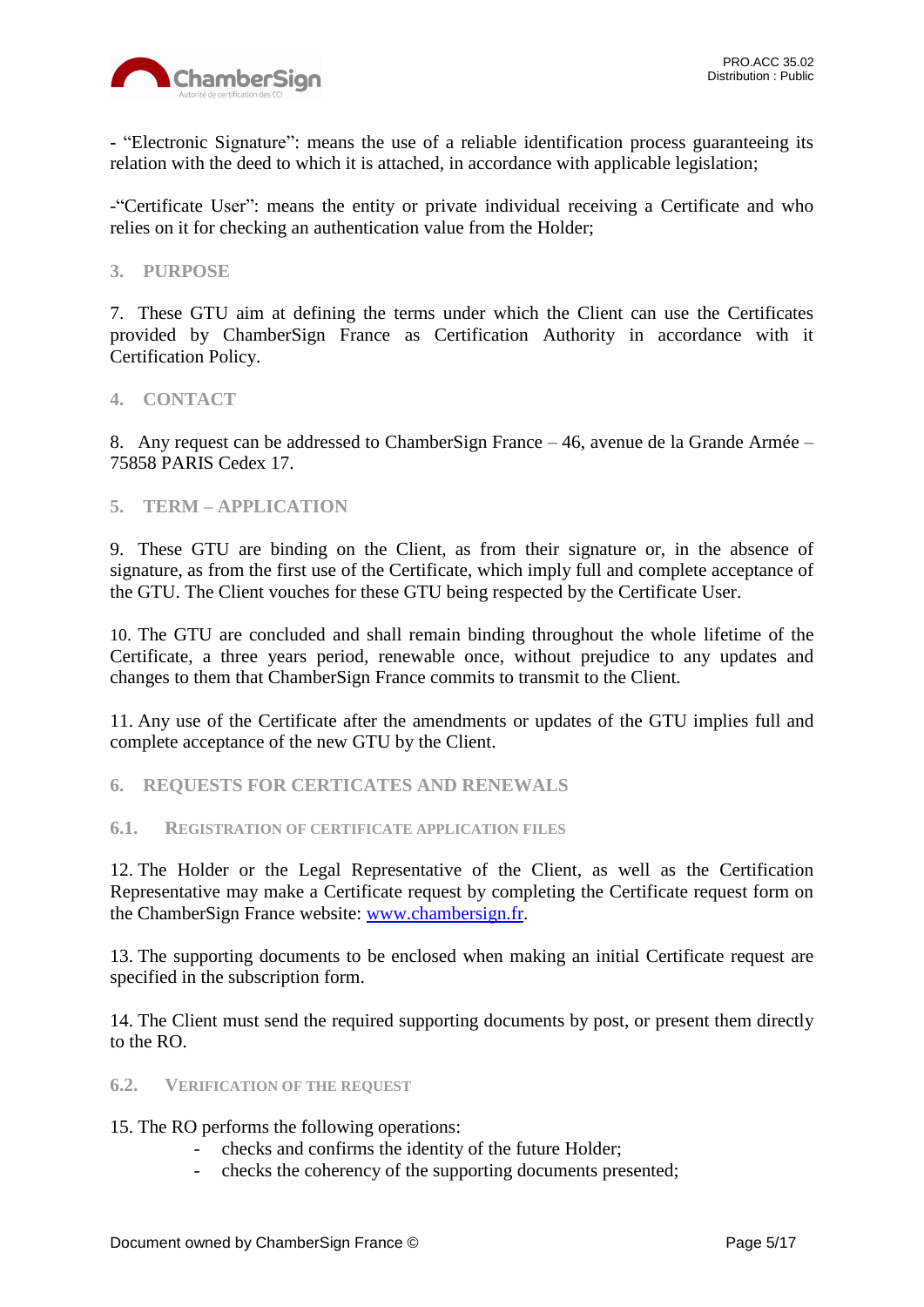

ensures that the future Holder is aware of the terms applicable for using the Certificate and of the GTU.

#### <span id="page-5-0"></span>**6.3. REJECTION OF THE REQUEST**

16. In the case of missing documents and after a reminder regarding the supply of these documents, the RO reserves the right to reject the certificate request.

17. It informs the Holder, the Certification Representative or the Legal Representative of the Client.

<span id="page-5-1"></span>**6.4. ISSUANCE OF THE CERTIFICATE**

18. After Authentication of the origin and verification of the integrity of the request sent by the RO, ChamberSign France generates the Certificate, the Holder's Key Pair, his/her Authentication mechanism and every element needed to a proper functioning of the Certificate.

19. The availability of the Certificates issued by ChamberSign France after the registration process gives rise to the issue of an availability notice via email sent to the Holder who should follow the instructions set out in the said message in order to withdraw them.

20. ChamberSign France reserves the right to abandon the Certificate issuance process if the Holder has not withdrawn his/her Certificate 2 months after the said message.

# <span id="page-5-2"></span>**6.5. ACCEPTANCE OF THE CERTIFICATE**

21. Following its withdrawal, the Holder must test his/her Certificate by using the service provided for this purpose on the ChamberSign France website.

22. The Holder is required to inform ChamberSign France of any inaccuracy or fault in the Certificate within seven business days following the collection of the Certificate, in order for the latter to be revoked and a new one provided.

23. One the aforementioned period is past, the holder is deemed to have tested and accepted his/her Certificate as from its first use.

# <span id="page-5-3"></span>**6.6. ASSISTANCE**

24. In order to assist the Holder, a telephone assistance or hot line is available on 08 92 23 02 52 (0.34 Euros incl. taxes per minute in Metropolitan France only) from 9a.m. to noon and from 2p.m. to 5p.m., on business days.

25. A tutorial and a FAQ section are available on the ChamberSign France website at the following address: [http://www.chambersign.fr.](http://www.chambersign.fr/)

#### <span id="page-5-4"></span>**6.7. RENEWAL**

26. The renewal of an expired Certificate necessitates that all supporting documents that are no longer valid or that have been modified shall be provided again, in accordance with the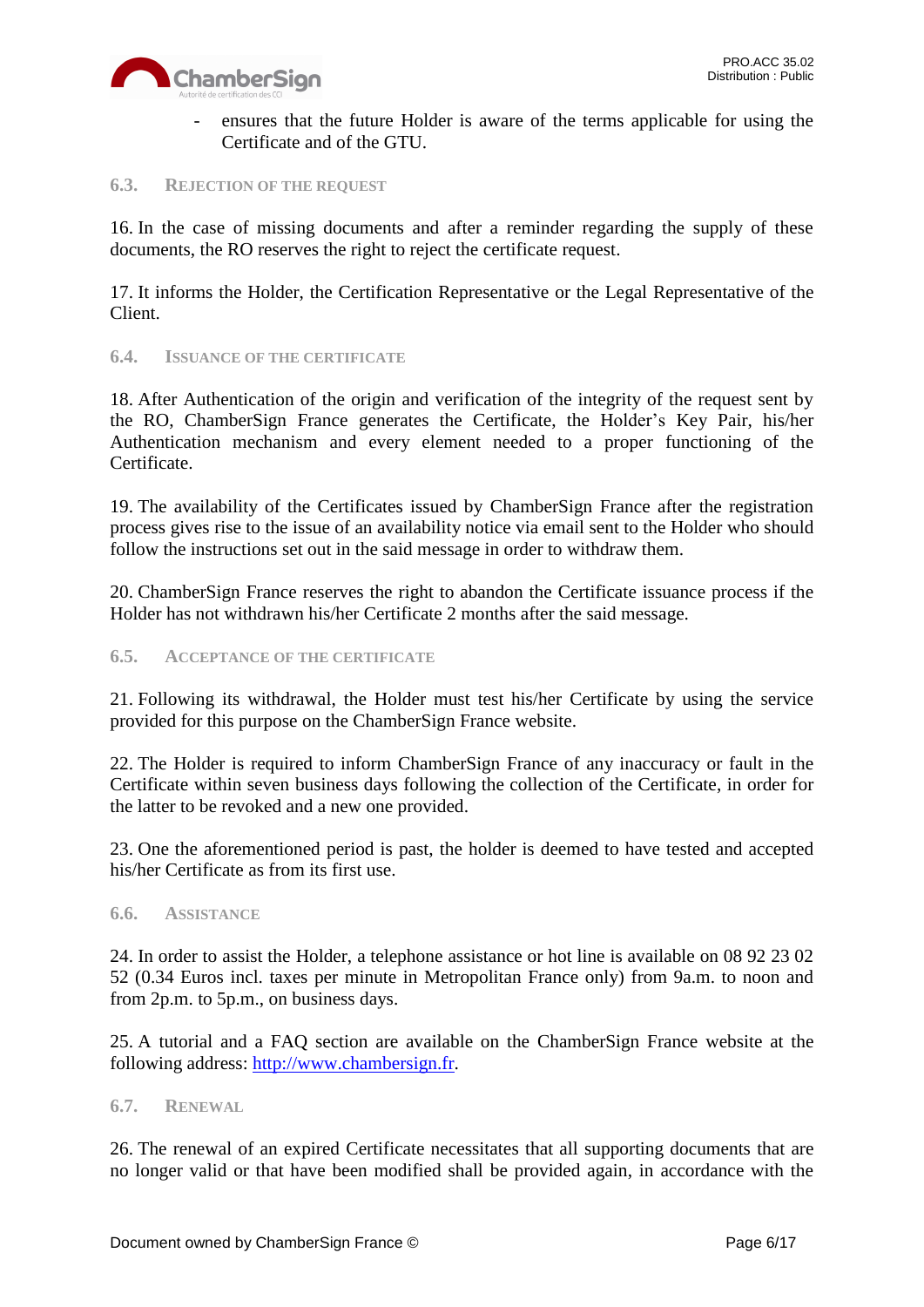

subscription form. All Holders are warned by email of the upcoming expiry of their Certificate. If he wishes to renew it, the Holder sends a renewal requests on the ChamberSign France website before the expiration date.

27. The renewal of a Certificate implies only the renewal of the corresponding Key Pair and the modification of the validity dates but not of the other information, which shall remain identical to the previous Certificate.

#### <span id="page-6-0"></span>**6.8. AMENDMENT OF THE CERTIFICATE**

28. The amendment of a Certificate corresponds to changes in information without changing the Public Key. **ChamberSign France does not make any amendment to a Certificate**.

29. In the case of a change in the information contained in the Certificate, the Certificate will be revoked and a new Certificate request must be made, in accordance with the terms and conditions set out in the GTU.

### <span id="page-6-1"></span>**6.9. LOSS OF PASSWORD**

30. The password required to use the Certificate by the Holder is not registered to any base and is known only by the Holder. Therefore, in case of loss of password, ChamberSign will not be able to recover it and the certificate will be revoked. A new Certificate request will then be made on the terms defined by the GTU

# <span id="page-6-2"></span>**7. CONDITIONS FOR USING CERTIFICATES AND RESTRICTIONS**

31. The use of the Holder's Private Key and of the Certificate must remain strictly limited to Authentication and electronic signature services.

32. The Certificates must not be used for personal purposes.

### <span id="page-6-3"></span>**8. CERTIFICATE VERIFICATION PROCEDURE**

33. ChamberSign France undertakes to provide, 24h/24 a consultancy service on its [www.chambersign.fr](http://www.chambersign.fr/) website enabling to check the validity of the Certificates it has issued.

34. The information made available by ChamberSign to the Certificate User will enable the latter to check and validate the status of a Certificate and of all of the corresponding Certification chain.

## <span id="page-6-4"></span>**9. REVOCATION OF THE CERTIFICATE**

35. A certificate may be revoked by ChamberSign for the following reasons:

- amendment in information contained in the Certificate;
- inaccurate information provided in the registration file;
- lack of payment of the price of the Certificate by the Client;
- possible or proved compromise of the Holder's Private Key;
- lack of respect by the Holder of the rules for using the Certificate;
- lack of respect by the Holder and/or the Client of ChamberSign France's CP obligations;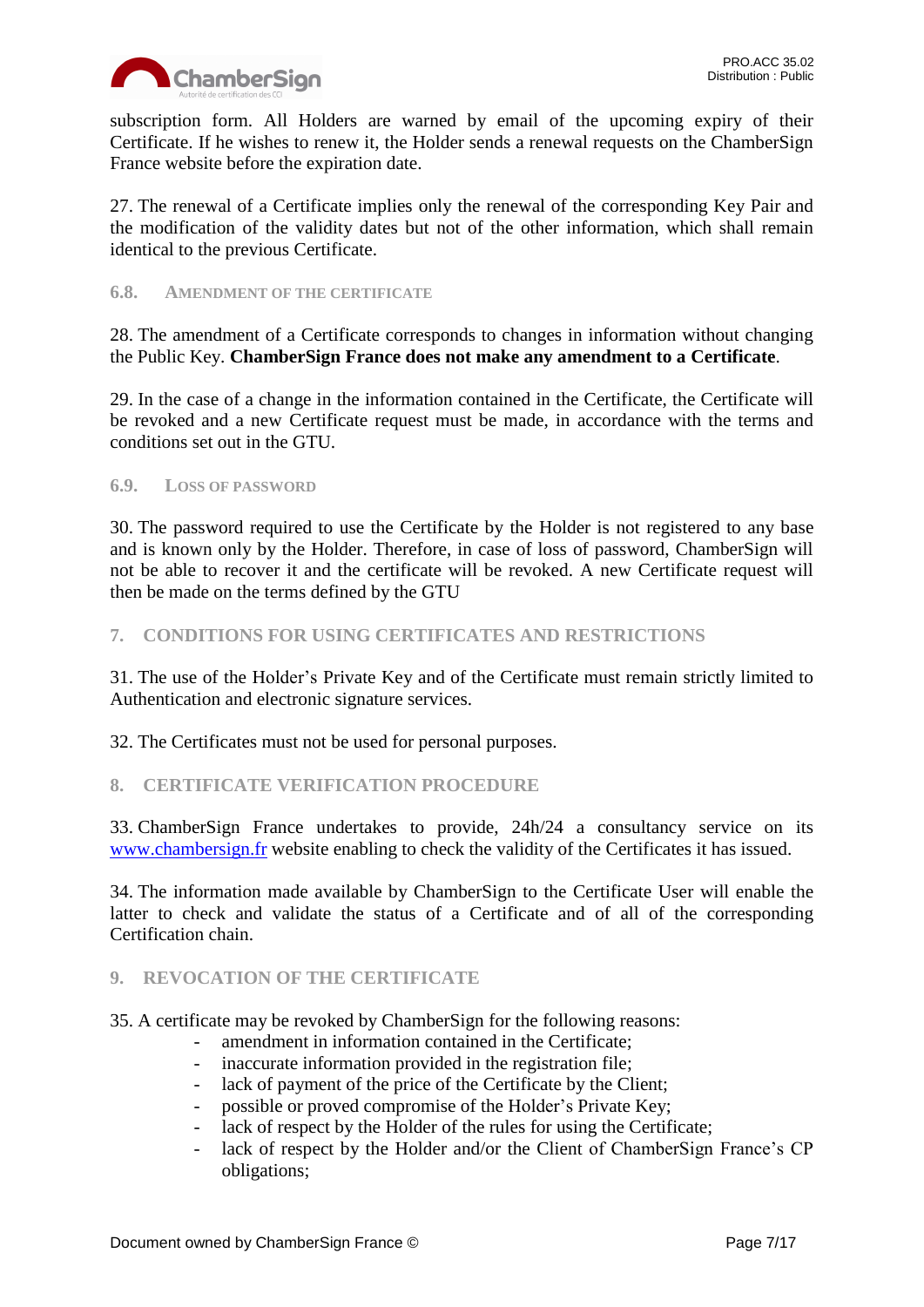

- performance of fraudulent operations;
- termination of the subscription;
- request for revocation of the Certificate by the Client;
- end of the Holder's office or employment with the Client, for whatever reason: death, resignation, etc;
- Loss of the password;
- Cessation of the Holder' business.

36. Request to revoke the Certificate may be made at any time by registered letter with confirmation of receipt sent to the RO, or online from the following website: [www.chambersign.fr.](http://www.chambersign.fr/)

37. The revocation request may be made by the following persons:

- the Legal Representative of the Client;
- the Holder;
- the Certification Representative
- ChamberSign France.

38. The revocation request shall undergo a verification procedure regarding the person making the request and their authority in relation to the Certificate.

39. The Holder receives confirmation of this revocation, by email.

40. The Holder acknowledges and accepts that he will bear all responsibility for any use of the Certificate after having become aware of the occurrence of any of the above-mentioned events, without prejudice to any legal action for liability that ChamberSign France reserves the right to instigate against the Holder.

### <span id="page-7-0"></span>**10. CHAMBERSIGN'S OBLIGATIONS**

41. ChamberSign France allocates an OID to its CP which is included in the corresponding Certificates that it undertakes to have evolved in the case of evolution in its CP.

42. ChamberSign France undertakes to perform the certification services in accordance with the terms and conditions and subject to the restrictions of these GTU.

43. ChamberSign France undertakes to show the Users of its Certificates, upon request, that it has issued a Certificate for a given Holder and that this Holder has accepted the Certificate.

44. It undertakes to endeavour to create and issue Certificates that contain information deemed as accurate.

45. For this, ChamberSign France undertakes to ensure that the Certificate application file is complete, and that the documents provided apparently comply.

46. It undertakes to ensure that the Certificate is delivered to the Holder within a period of 48 hours as from receipt of a full file by the RO.

47. It undertakes to establish, by issuing a Certificate, a link between the identity of a person and the information contained in the said Certificate.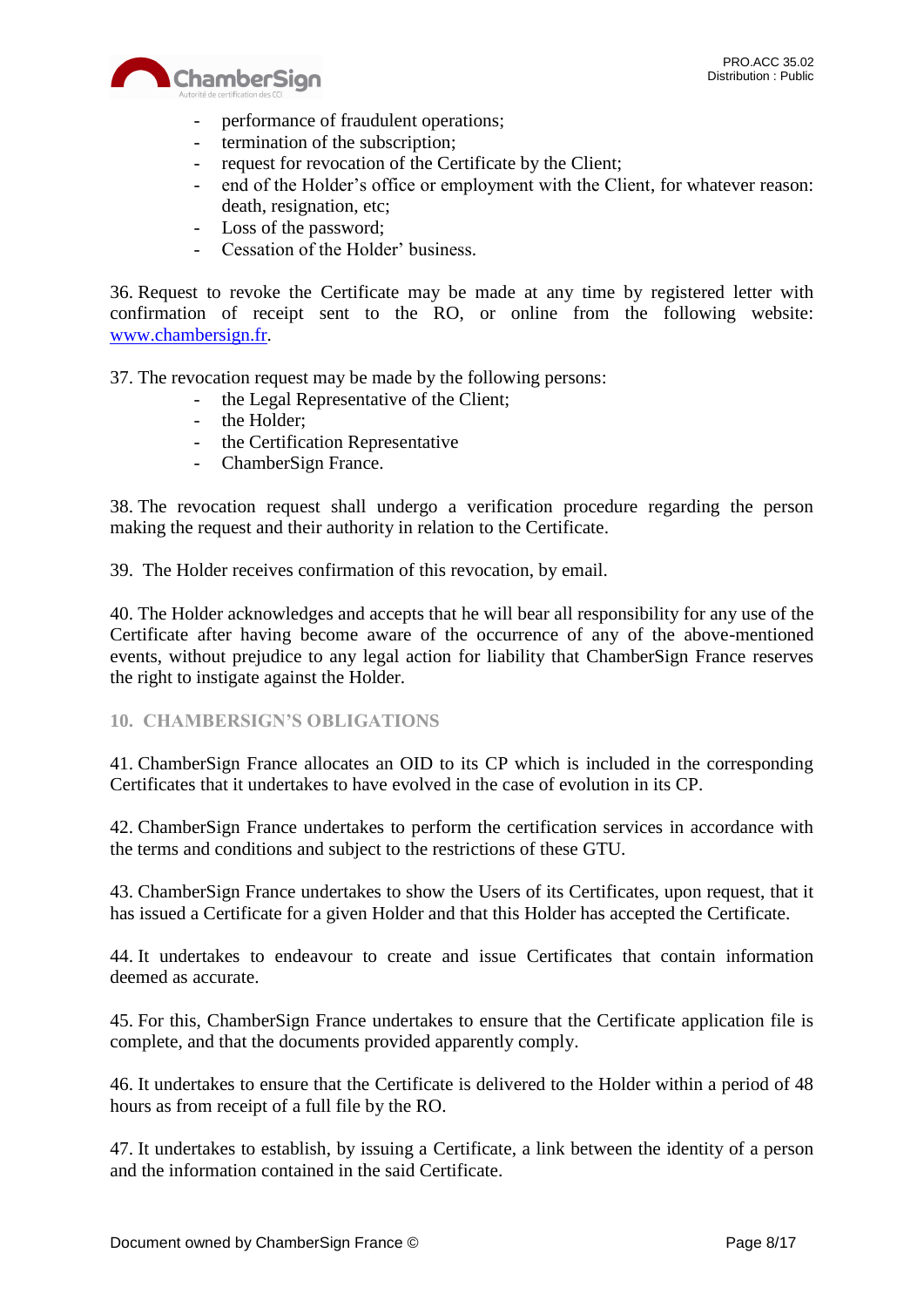

48. Should the Client's Legal Representative use the services of an assignee, the RO undertakes to inspect the assignee's identity and to check the existence of an authorisation signed between the Client's Legal Representative and the assignee.

49. The assignee shall be responsible for the validity of the mandate granted by the Client or its Legal Representative and undertakes to give the RO a declaration to that effect.

50. ChamberSign France takes all reasonable steps to ensure that the Holders are aware of their rights and obligations regarding the use and management of the keys, the Certificates and the equipment and software used for the purpose of the KMI.

51. ChamberSign France takes all necessary measures in order to cover its liability related to its operations and/or activities and possesses the financial stability and resources required for working in compliance with the CP.

52. ChamberSign France has a general obligation of surveillance as regards the security and integrity of the Certificates issued by it or one of its components.

53. ChamberSign France undertakes to ensure the proper functioning of the Certificates that it issues.

# <span id="page-8-0"></span>**11. CLIENT'S OBLIGATIONS**

54. The Client and its Legal Representative undertake to respect the provisions of the GTU.

55. The Client and its Legal Representative are liable for managing the Certificates issued to their employees, assignees or agents in the scope of the subscription contract, and vouches that every Certificate Holder shall comply with the provisions of the GTU and that no fraud or failure will be committed. In this respect, the Client and its Legal Representative notably ensure that the Holder shall:

- Not make any personal use of the Certificates;
- Not communicate information relative to the creation or modification of the Certificate during the lifetime of the Certificate;
- Respect the revocation procedure as set forth in article 8;
- Keep secret and in a secure manner the confidential data of the Certificate and particularly its password.

56. The Client and its Legal Representative undertake to provide all useful, accurate and updated information for creating and managing the certificates.

57. The Client and its Legal Representative undertake to inform the related RO with any amendments regarding the information contained in the Certificate, by letter with the supporting documents required, within 30 days from their occurrence. Otherwise, ChamberSign France reserves the right, once the period has passed, to revoke the Certificate (or rescind the subscription).

58. The Client and its Legal Representative vouch for the accuracy of the information provided and the comprehensiveness of the supporting documents required for the registration of the Certificate.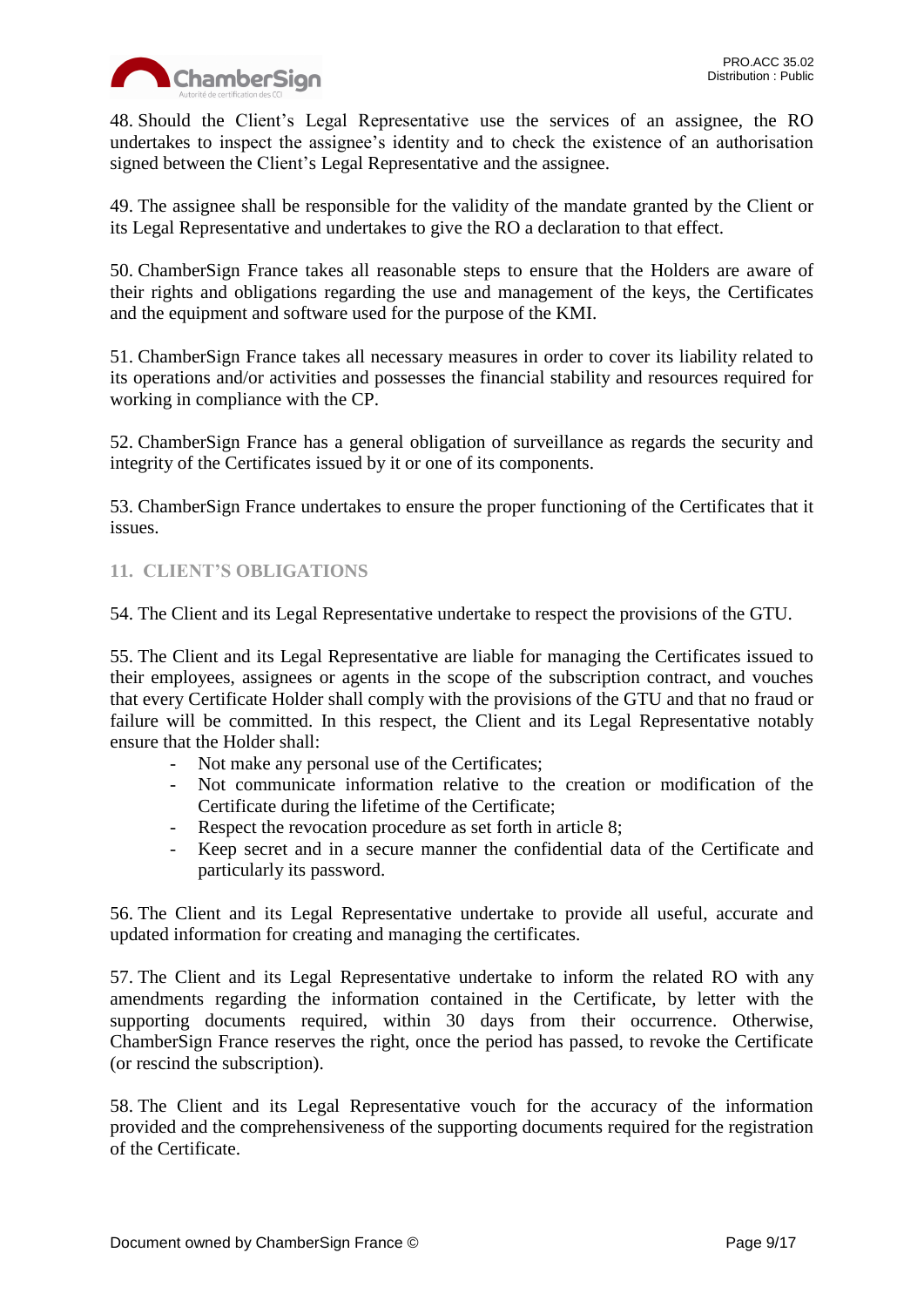

59. The Client and its Legal Representative acknowledge and accept that the information provided in this respect is kept and used by ChamberSign France in order to manage the Certificates in accordance with the conditions stipulated by law and in particular those regarding the protection of personal data.

60. The Client and its Legal Representative acknowledge being informed of the installation condition of the ChamberSign France Certificates. In particular, the Certificate is the subject of a tutorial available on the ChamberSign France website.

61. The Client and its Legal Representative shall choose equipment and software providing the necessary security for the installation and protection of the Certificates and material support.

# <span id="page-9-0"></span>**12. HOLDER'S OBLIGATIONS**

62. The Holder commits to give any necessary, accurate and updated information for the creation and managing of Certificates for the duration of the contract.

63. The Holder vouches the accuracy of the given information and of the comprehensiveness of the supporting documents required for the registration of the Certificate.

64. He acknowledges and accepts that the information provided in this respect is kept and used by ChamberSign France in order to manage the Certificates in accordance with the conditions stipulated by law and in particular those regarding the protection of personal data.

65. The Holder informs ChamberSign France of any amendment regarding the information contained in his/her Certificate. In the case of a lack of prior information from the Holder to ChamberSign France, ChamberSign France's liability may not be engaged in case of discrepancies between the information and reality.

66. ChamberSign France reserves the possibility to perform random checks regarding the accuracy of the information contained in the Certificate.

67. The Holder commits to inform the related RO with any amendments regarding the information contained in the Certificate, by letter with the supporting documents required, within a period of 30 days as from their occurrence. Otherwise, ChamberSign France reserves the right, once the period has passed, to revoke the Certificate.

68. The Holder acknowledges that he/she has been informed of the conditions of installing the Certificates and of the tutorial available on the ChamberSign France website.

69. The Holder chooses equipment and software providing security in keeping with his/her needs for the installation and protection of the Certificates.

70. The Holder undertakes to respect the authorised uses of the Key Pairs and Certificates.

71. The Holder protects his/her Private Key by means that are adapted to his/her surroundings.

72. The Holder protects his/her activation data and, where appropriate, implements it.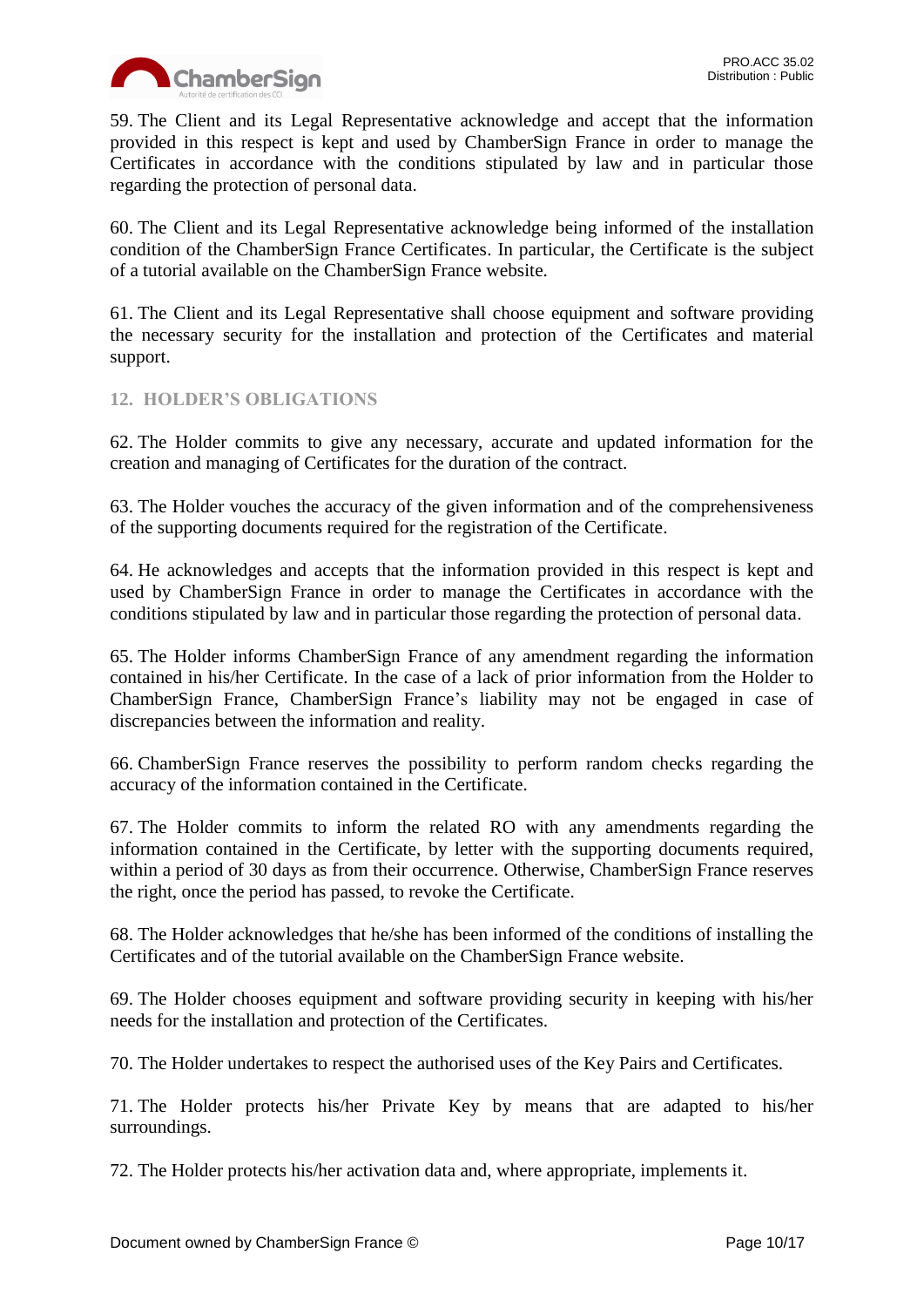

73. The Holder protects the access to his/her Certificates base. In the case of a Certificate to the software format the Holder has to protect it with a strong password, that is to say, a password containing at least 8 characters with capital letters, numbers and special characters and protect this password. It is the responsibility of the Holder to make a backup of the software certificate, in order to ensure proper operation in the event of breakdown or change IT equipment. The backup is stored by the Holder in a secure location. In no event the liability of the Certification Authority can not be held due to the loss of the private key by the Holder.

74. The Holder respects the conditions of using his/her Private Key and the corresponding Certificate.

75. The Holder must make, immediately, a revocation request of his/her Certificate in the case of compromise or suspected compromise of his/her private key (or the activation data).

76. The Holder undertakes not to deliver the Certificate attributed to him/her or the protection codes of this Certificate.

77. The Holder is informed that the personal identity information may be used as elements of authentication during the revocation request.

<span id="page-10-0"></span>**13. OBLIGATIONS OF CERTIFICATE USERS**

78. The Certificate Users undertake to respect these GTU.

79. The certificate Users check and respect the purpose for which a certificate has been issued.

80. The Certificate Users check that the Certificate issued by ChamberSign France is referenced at the security level and for the level of trust required by the application.

81. When the Holder is not the Legal Representative of the Entity, the Certificate User is responsible for checking that the Holder, on the date of signature, has the necessary powers for binding the entity for the deed in question.

82. For each of the Certificates of the certification chain, from the Holder's Certificate to the root certification authority, the Certificate Users check the status of the Certificate and in particular the digital signature of ChamberSign France, issuer of the Certificate in question, and inspect the validity of this Certificate.

83. The Certificate users check and respect the obligations of the Certificate users set forth in the applicable CP.

<span id="page-10-1"></span>**14. PRICE AND PAYMENT**

<span id="page-10-2"></span>**14.1. PRICE**

84. The price of the Certificates is assessed in accordance with the pricing conditions issued by ChamberSign France.

85. The following settlement means are accepted: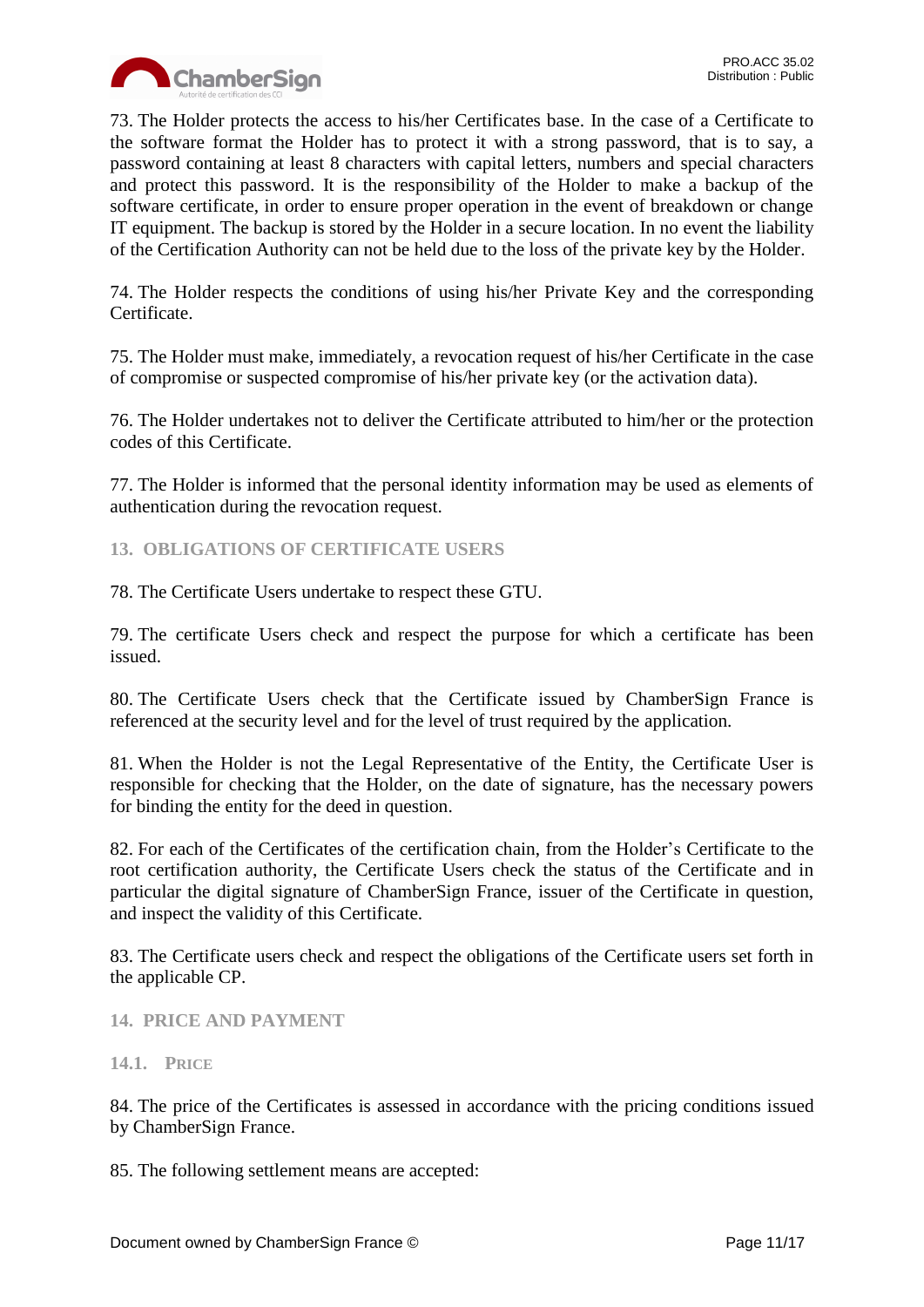

- Cash card;
- Bank transfer;
- Order for payment;
- Cheque.

86. No discount is granted in the case of early settlement.

- 87. ChamberSign France reserves will invoice bank fees to the Client should the latter issue a bad cheque, along with any costs incurred due to a payment error by the Holder, or in case of a double payment
- 88. The price of the Certificate is settled upon receipt of the invoice which corresponds to the downloading of the certification or to the anniversary date, if the payment is made in instalments.
- 89. As an exception to the above, the Client may request, on its Certificate request, to benefit from a payment by yearly instalment. In this case, the annual subscription fee is due at the Certificate anniversary date, as set forth in the subscription invoices, unless the Certificate has been revoked by the Client or the Holder at least one month before this date.
- 90. Payments are due on their due date even if the invoices issued by ChamberSign France do not mention a purchase order number or any other specific mention requested by the Client.
- 91. The Client acknowledges that the price of the Certificate is fully owed notwithstanding the Certificate early revocation, for whatever cause and even when the payment is made in instalments. The Client may consequently be obligated by way of court proceedings or by a judicial officer (bailiff) to pay any remaining amount.
- 92. In the case of lack of settlement within the required period, an indemnity shall be owed, in accordance with article L 441-6 of the Code de Commerce, calculated on the basis of the interest rate applied by the European Central Bank to its most recent refinancing operation, increased by 10 percentage points, as well as a fixed indemnity for recovery costs of 40  $\epsilon$ .
- 93. These penalties will be applicable as from the day following the date stipulated for the settlement of the invoice and shall be payable without any reminder being required.
- 94. In the case of lack of settlement, the Certificate will be rightfully revoked without entitling any party to compensation or replacements.

#### <span id="page-11-0"></span>**14.2. INVOICING**

95. Original invoices are issued by ChamberSign France under electronic form and sent by email to the Holder or to any email address indicated to this purpose by the Holder during the Certificate request. The Holder and the Client commits to inform ChamberSign France of any email address modification.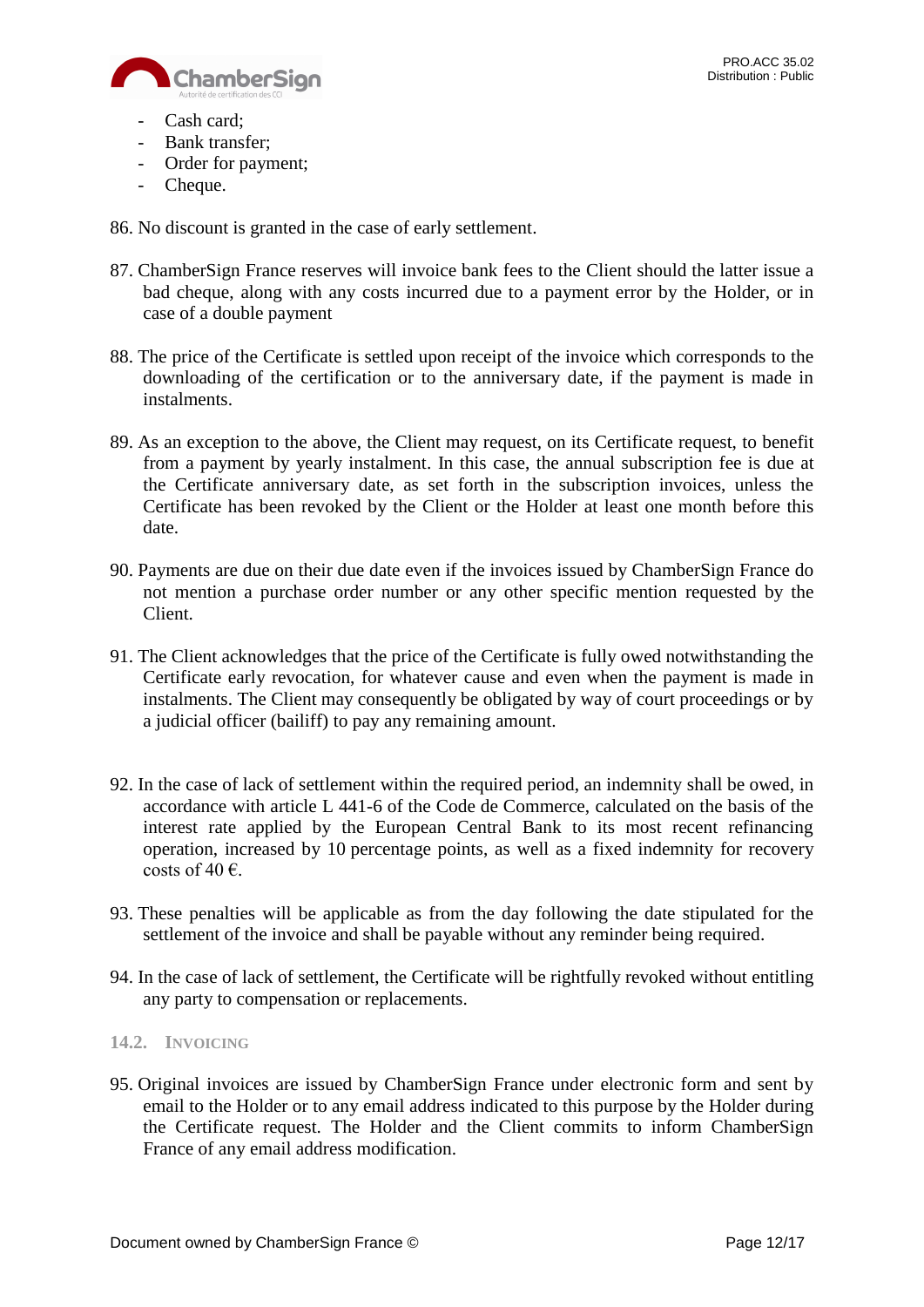

- 96. No request to obtain a "paper" invoice will be honoured.
- 97. An invoice is issued for each individual Certificate, even when the Client has several Certificates. The issuance of a global invoice on the Client request will generate an extra cost of 40  $\epsilon$  without tax plus 5  $\epsilon$  without tax per Certificate (cost of cancelling each invoice).
- 98. The Client's registered name and address indicated on the Certificate request will be used to issue invoices. No changes to this information may be made on the invoices or on the Certificate. In the case of a change of the information in the Certificate, the Certificate will have to be revoked and a new Certificate request done, under the GTU conditions.

### <span id="page-12-0"></span>**15. LIABILITY**

- 99. ChamberSign France is liable for the compliance of its Certification Policy with the requirements issued by the Standard-CP.
- 100.ChamberSign France bears the cost of any damaging consequences as a result of failure by it or one of its components to respect its Certification Policy.
- 101.ChamberSign France acknowledges that its liability is incurred in the case of fault or negligence, by itself or one of its components, of any kind and seriousness whatsoever, which may lead to Holders' personal data being read, altered or misused for fraudulent purposes, whether this data is contained or in transit in the ChamberSign France Certificate management applications.
- 102.It is responsible for maintaining the level of security of the technical infrastructure that it uses for providing its services.
- 103.ChamberSign France may not be held liable for the prejudice caused by a use of the Certificate that exceeds the limits of the authorised use.
- 104.ChamberSign France's liability may not be incurred in the case of inaccurate information due to false declarations, false documents or the absence of information on amendments occurring in the situation of the Client, the Holder, or the Legal Representative or the Certification Representative upon creating the Certificate or during its validity period, whether such false declaration, false document or omission is intentional or not.
- 105.ChamberSign France does not make any commitment, or take on any liability as regards the consequences of delays in transmission, alteration, errors or losses of any electronic message, letter or document signed.
- 106.ChamberSign France may not be held liable for any content of the messages signed using its Certificates, the Client and the Holder being exclusively responsible to third party for the content of such messages.
- 107.Without prejudice to the section entitled "Insurance", ChamberSign France may not, under any circumstances, be held liable for any consequential damage such as, for example, any financial or commercial prejudice, or loss of profits or business, caused by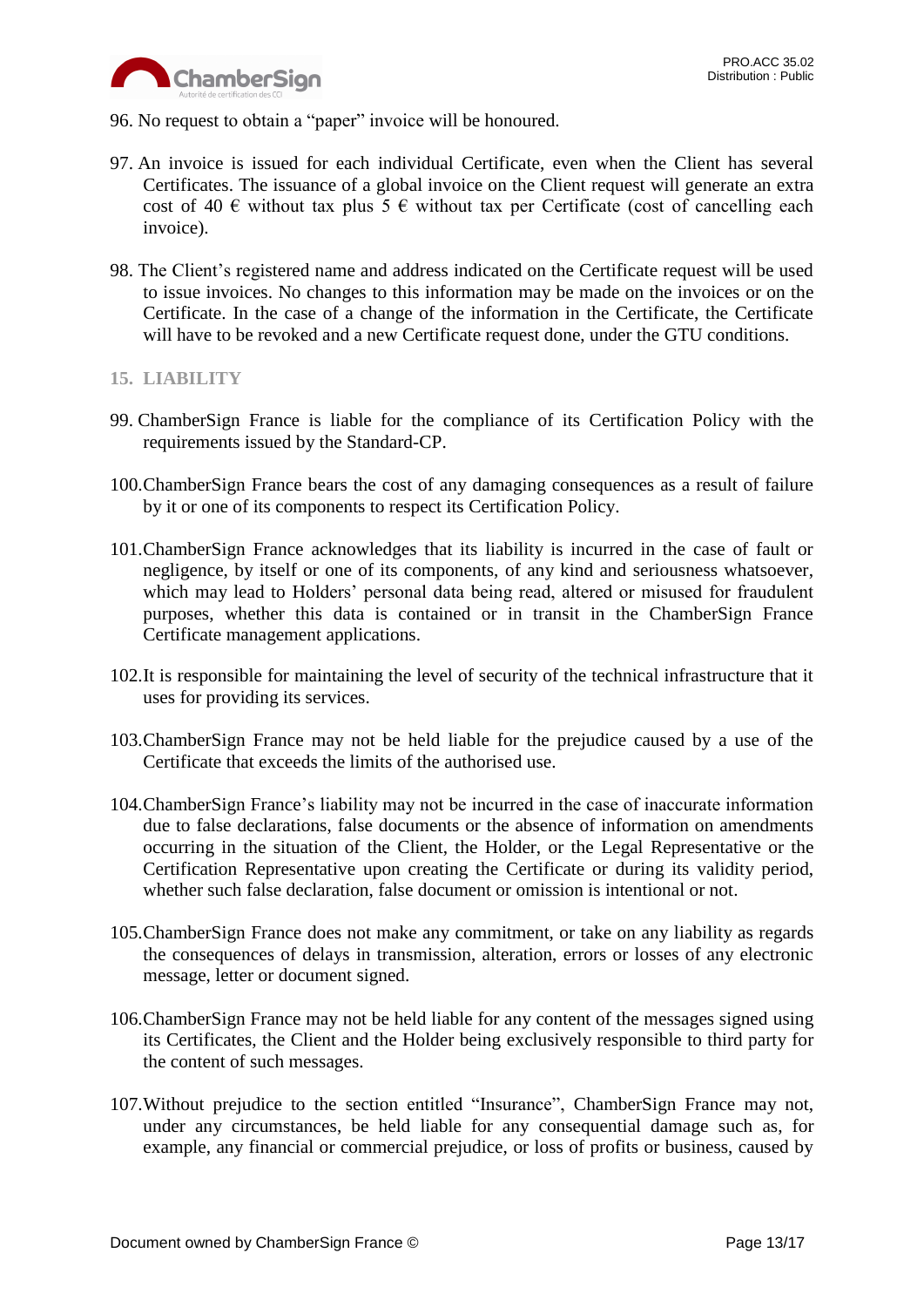

or resulting from the subscription or related to the use of the Certificates issued by ChamberSign France.

- 108.It does not take on any commitment or liability regarding the use of a Certificate that does not comply with these GTU, in particular as regards the inspection procedures on the validity of the Certificate during a transaction.
- 109.Furthermore, ChamberSign France may not be held liable for phenomena related to the normal wear and tear of computing media, and in particular the deterioration of the information held on the said media due to the influence of magnetic fields.
- 110.ChamberSign France may not be held liable for damage related in particular to an interruption or fault in the services and applications of the Certificate User.
- 111.ChamberSign France may not be held liable for the use of the Private Key of the Holder, who has personal liability for it. Any damage related to the Compromise of the Private Key is borne by the Legal Representative.
- 112.ChamberSign France may not be held liable for any illegal use of the Certificate when the Client, Legal Representative, Certification Representative or Holder have not made a revocation request in accordance with these GTU.
- <span id="page-13-0"></span>**16. INSURANCE**
- 113.ChamberSign France has taken out an insurance policy through Gras Savoye, insurance broker, covering the consequences of its professional civil third-party liability, for all physical, material and consequential damage resulting from its activity.
- 114.Regarding a software Certificate, the Holder will not be entitled to the replacement of lost Certificate, or stolen according to the terms of the insurance policy taken out by ChamberSign France.

### <span id="page-13-1"></span>**17. CONFIDENTIALITY**

115.All information and all data provided by the parties, in writing or verbally shall be considered as confidential.

116.The parties undertake to:

- treat the confidential information with the same level of protection as they apply to their own confidential information of the same importance;
- keep the information confidential and ensure that it is not revealed or likely to be revealed either directly or indirectly to any third party;
- avoid the confidential information being either copied, reproduced, duplicated, in part or in whole, when such copies, reproductions or duplications are not directly related to the performance of these general terms.

# <span id="page-13-2"></span>**18. INTELLECTUAL PROPERTY**

117.The parties declare and guarantee that they have free disposal of the trademarks, names, corporate names and other distinctive signs to be used in relation to these general terms.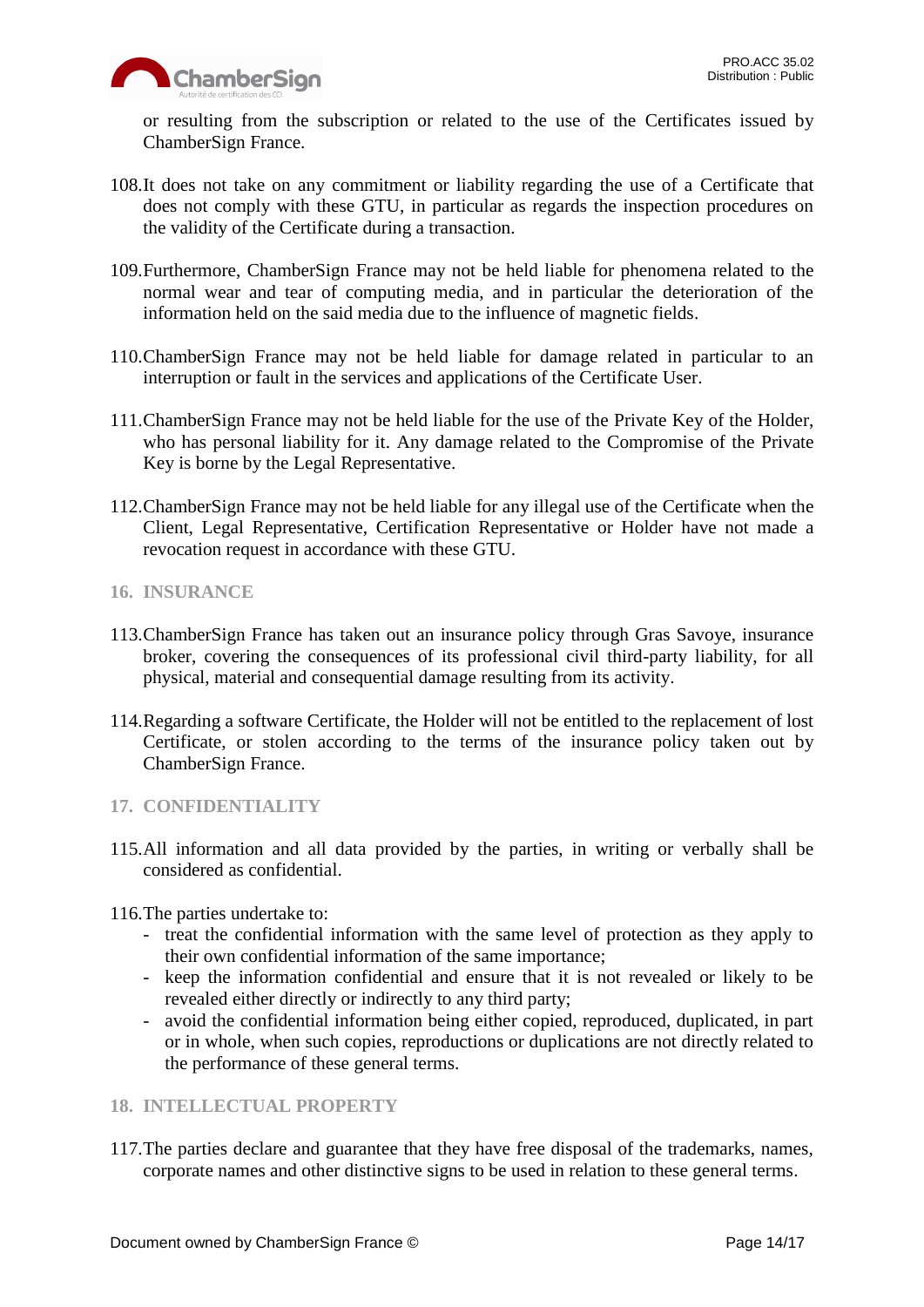

118.With the exception of the use of the Certificates as stated in the GTU, the Entity and the Client and the Holder shall not present or use trademarks, logos, files or any other intellectual property rights belonging to ChamberSign France without its prior, explicit and written authorization.

## <span id="page-14-0"></span>**19. PERSONAL DATA**

- 119.The personal data collated by ChamberSign France for the purpose of issuing and keeping the Certificates will only be processed for the purpose for which they have been collated.
- 120.ChamberSign France represents and warrants that the collection of personal data in relation to these general terms and the processing for which it is responsible is performed in accordance with the terms of law no. 78-17 of  $6<sup>th</sup>$  January 1978 regarding IT, files and freedom.
- 121.In particular, ChamberSign France deals personally with the observation in relation to the persons involved in the collation and processing of personal data of the information specified in article 32 of the law of  $6<sup>th</sup>$  January 1978.
- 122.ChamberSign France ensures the confidentiality and security of the data collated in relation to these general terms.
- 123.However, this data may be provided to the technical operator of ChamberSign France, which respects the same confidentiality policy as ChamberSign France.
- 124.The Legal Representative, the Certification Representative and the Holder may write to ChamberSign France, at the following address: ChamberSign France - 46 avenue de la Grande Armée - 75858 PARIS Cedex 17, in order to use their rights to access, question, oppose for legitimate grounds, and rectify the information about them and being processed by ChamberSign France, in accordance with the conditions set out by the law of 6<sup>th</sup> January 1978.
- <span id="page-14-1"></span>**20. TERMINATION OF THE SUBSCRIPTION**
- 125.The Client may terminate the subscription at any time, without reason.
- 126.In this case, the latter may not claim the reimbursement of the amounts already paid in relation to the subscription for ChamberSign France's Certification service.
- 127.ChamberSign France may terminate the subscription in advance if the Legal Representative or the Holder does not respect the contractual obligations incumbent upon them, after formal notice remaining unanswered after 30 days.
- 128.The subscription is terminated automatically:
	- in the case of expiry of all of the Certificates that have not been renewed;
	- in the case of revocation of the Certificates;
	- in the case of lack of payment of the price of the subscription.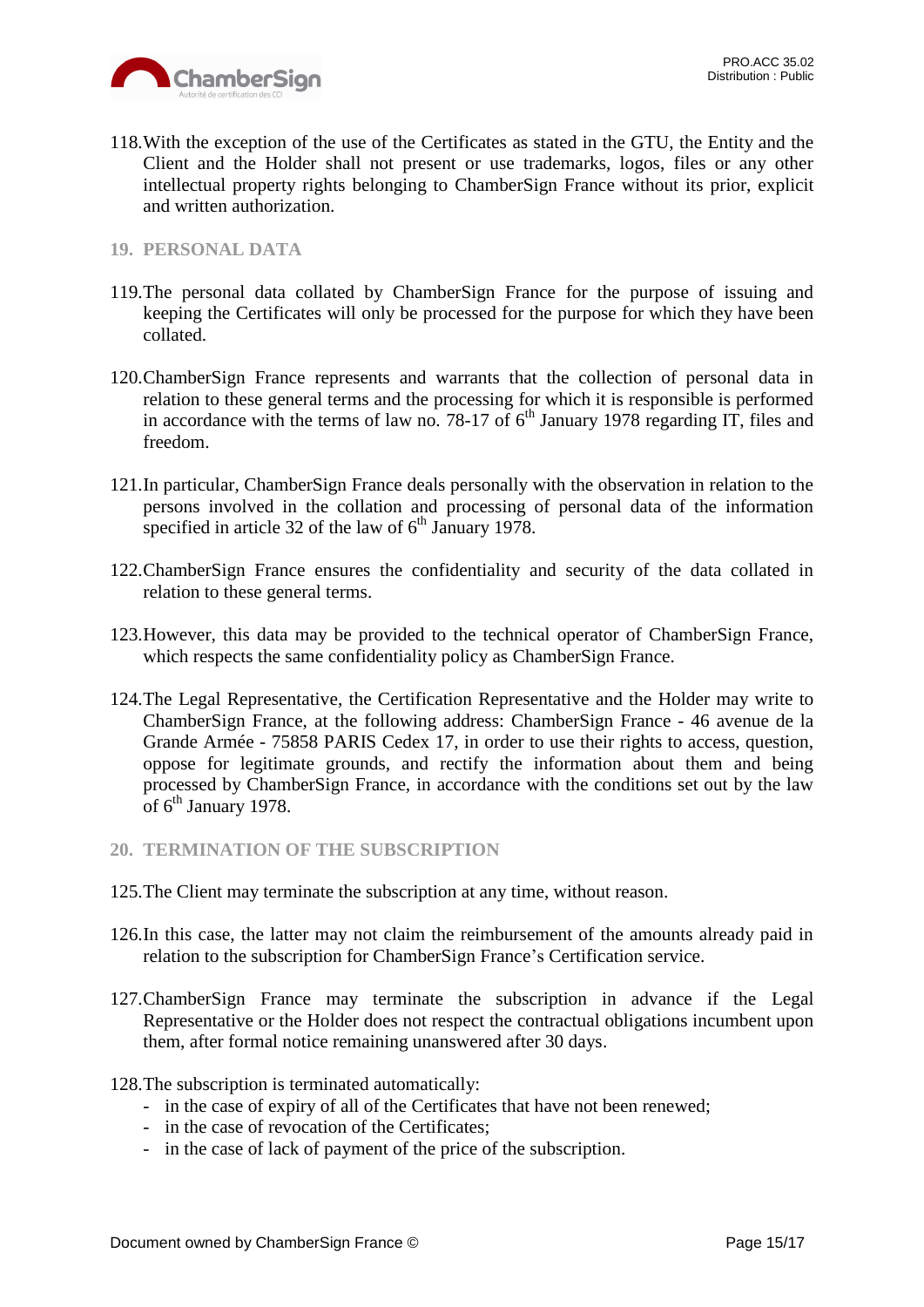

- 129.If, after revocation, ChamberSign France receives a new certificate request from the same person, a new file shall be created and the GTU should be signed again.
- 130.In the case of termination occurring before the end of the validity period related to the Certificate, for reasons not attributable to ChamberSign France, the price paid by the Client shall remain acquired by ChamberSign France.

# <span id="page-15-0"></span>**21. CONSERVATION**

- 131.ChamberSign France shall keep the documents regarding the proof of the Holders' identification inspection for the periods stipulated in the Certification Policy.
- 132.The logbooks shall be kept on site for a period of 30 days. After being generated, they shall be archived and kept for five years.
- 133.The registration files are archived for a period of 11 years from the Certification issuance. If the Client requests a copy of the registration file, the related cost shall be charged to the Client.
- 134.The Certificates and the CRLs are archived for a period of 5 years.
- 135.If the Client wishes the registration file, the Certificates or the CRLs to be archived for a longer period, he shall do it on its own and bear the relevant costs.

# <span id="page-15-1"></span>**22. NULLITY**

136.Should one or several clauses of these GTU be deemed as null and void or declared as such by a law, regulation or further to a final ruling from a jurisdiction, the other clauses shall maintain their full validity except in the case of characteristics that are inseparable from the disputed clause.

### <span id="page-15-2"></span>**23. ENTIRE AGREEMENT**

- 137.The parties acknowledge that the GTU, subscription form, pricing list and Certification Policy of ChamberSign France and any contractual document regarding the issuance and management of the Certificates constitute the whole of the agreement.
- 138.In the case of contradiction, these terms shall prevail over any other of the parties' documents and notably the Client's general term of purchase.
- <span id="page-15-3"></span>**24. DISPUTE SETTLEMENT – JURISDICTION – APPLICABLE LAW**
- 139.In the case of difficulty in interpreting and performing the terms of the contractual documents or of one of their riders, the parties decide to submit this difficulty to an outof-court procedure and/or if necessary, use the services of an appraiser.
- 140.Otherwise, cases will be referred exclusively to the judicial courts.
- 141.These GTU are governed by French law.